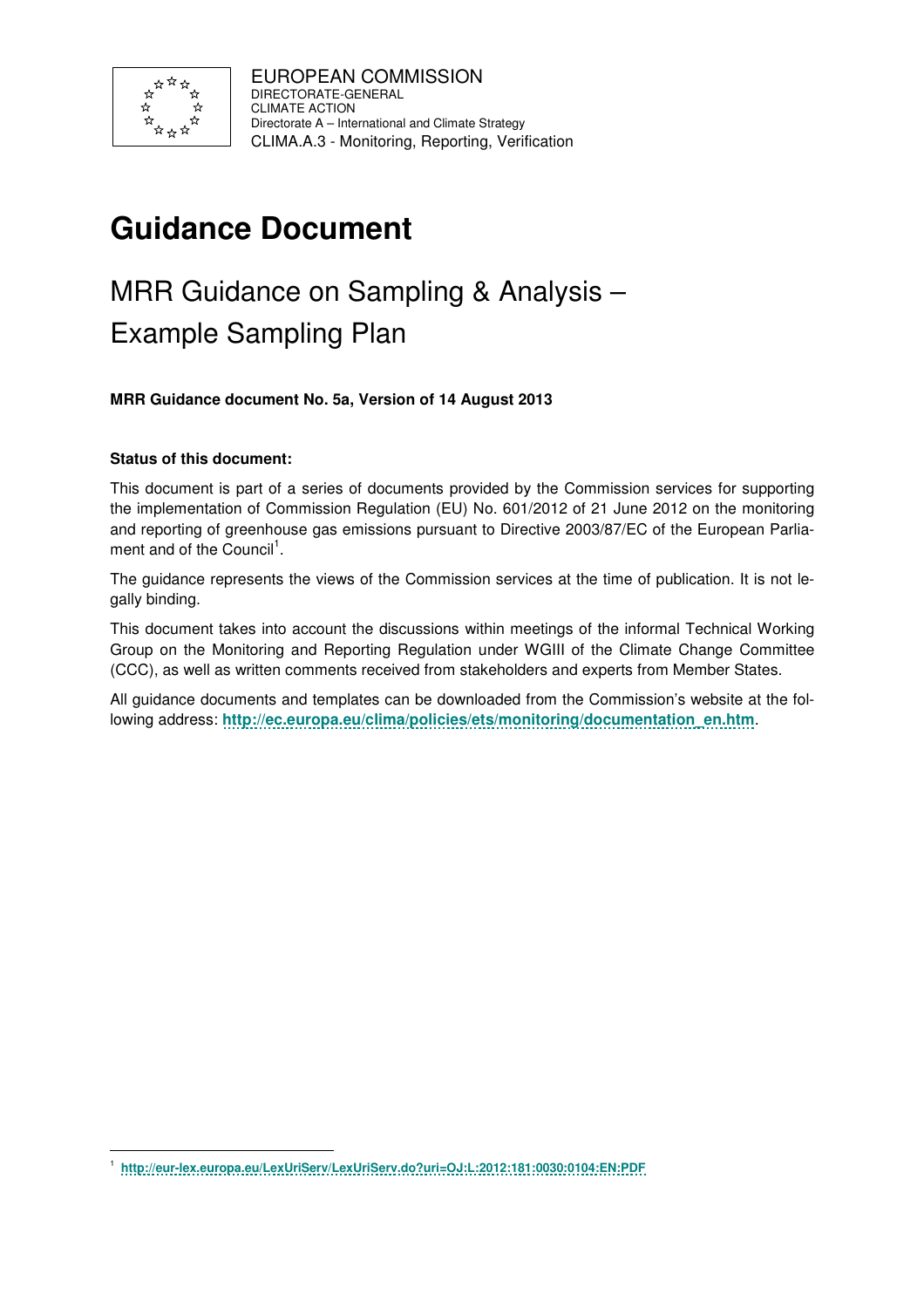# **1 INTRODUCTION**

This document supplements GD 5 "Guidance on Sampling & Analysis" by presenting an example sampling plan. For more details on sampling & analysis in the context of the monitoring and reporting of GHG emissions in the EU ETS, please refer to that guidance document<sup>2</sup>.

Chapter 2 presents an example for a simple sampling plan for heavy fuel oil, a fairly homogenous fuel.

Note that the examples presented are quite common cases. Nevertheless operators should not be tempted to copy text from this document, but should always define their monitoring methodology in a very installation-specific way, choosing the most appropriate means of monitoring, with the lowest possible uncertainty and highest robustness against errors.

Important note in section 3.2 of Guidance Document 5 on Sampling & Analysis: "In some cases sampling itself may be carried out by a third party, e.g. the fuel/material supplier. In such a case it is still the operator's responsibility to demonstrate compliance with the requirements in the MRR for sampling plans. This may be achieved by obtaining information and evidence about the sampling plan by the third party. In any event the operator is responsible for correct sampling defined in an appropriate sampling plan in accordance with Article 33 regardless whether sampling or analysis is carried out by the operator or by third parties".

## **2 EXAMPLE 1: HEAVY FUEL OIL**

### **2.1 Case description**

-

A category B installation is burning heavy fuel oil which is delivered on trucks and stored in tanks onsite. The relevant parameters for heavy fuel oil are:

- Approx. 24,000  $t CO<sub>2</sub>$  per year (= major source stream)
- Corresponding to about 7,700 t of heavy fuel oil and approx. 300 truck deliveries per year

A category B installation has to apply tier 3 (laboratory analyses in accordance with Articles 32 to 35 of the MRR) for major source streams other than commercial standard fuels, which applies to heavy fuel oil. Annex VII of the MRR requires a frequency of analyses of at least six times per year for fuel oils.

Section 2.2 shows a sampling plan for this source stream, applying the template given in the Annex of Guidance Document No. 5.

<sup>&</sup>lt;sup>2</sup> http://ec.europa.eu/clima/policies/ets/monitoring/docs/gd5\_sampling\_analysis\_en.pdf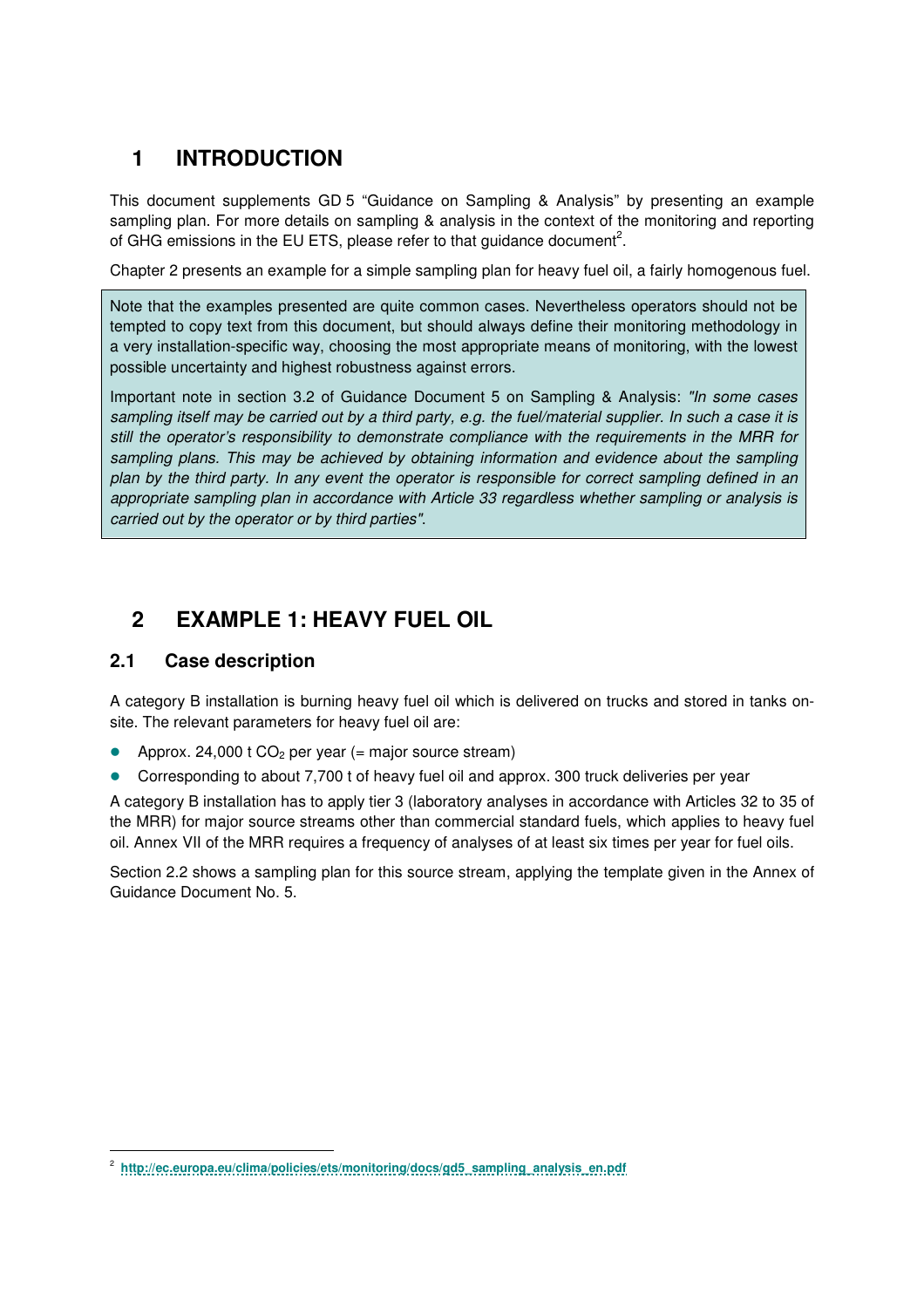## **2.2 Sampling plan**

#### **Sampling objectives**

#### **Sampling objectives:**

Describe the objective(s) of the sampling, e.g. determination of net calorific value, emission factor, oxidation factor

The determination of the (weighted average) net calorific value and the (weighted average) emission factor of the total amount of heavy fuel oil over the whole year for the purpose of determining the CO2 emissions stemming from its combustion.

#### **Analysis required:**

Describe what the laboratory is testing for, e.g. identify constituents to be tested.

The net calorific value and the carbon content which is needed for calculating the emission factor<sup>3</sup>

#### **Specifications of source stream or mass stream**

#### **Name of material or fuel:**

Fill in the name of the source stream or mass stream, as used in the monitoring plan

Heavy fuel oil

#### **Characteristics of the source stream or mass stream:**

Describe the relevant characteristics, such as its phase (gas, liquid or solid), if relevant common or maximum particle size of the fuel or material, density, viscosity, temperature, etc., if those properties are relevant for the sampling procedure

Heavy fuel oil is a highly viscous fuel delivered by trucks exhibiting a density of about 0.8  $t/m<sup>3</sup>$  (at 70°C). Transfer requires heating to 70°C. In general, the amount of heavy fuel oil of one truck delivery is considered as very homogenous (see sampling approach below).

#### **Source and origin of the material or fuel:**

Describe the source and origin of the source stream or mass stream, e.g. is the source stream delivered continuously, in batches, produced on site, etc?

Delivered in trucks in batches of approx. 25 t each

**Heterogeneity of the material or fuel and causes of variability (spatial and in time):**  Describe the heterogeneity of the material, both spatial and in time, and justify (e.g. origin of source stream, stability of manufacturing process).

Very homogenous within one batch (truck load) and also between different batches

#### **Sampling methodology**

#### **Sampling frequency:**

Describe the sampling frequency (e.g. "every Monday morning", "every 3 hours", "once per truck load", "once every 200 tonnes",…)

Once per truck load

-

#### **Relevant standards:**

Describe the relevant standards for the sampling methodology

EN ISO 3170:2004 (Petroleum liquids - Manual sampling)

#### **Define place and point of sampling:**

Specify the place (e.g. the stockpile) and point of sampling (e.g. after delivery or after completion of a deposit). Please note that the sample should be as representative as possible

The outlet of the heavy fuel oil tank of the truck (bottom of the tank). Increments are taken before and after transfer into the storage tank of the installation.

**Equipment used for sampling:** 

 $3$  See equation 11 in section 6.3.1 of GD 1.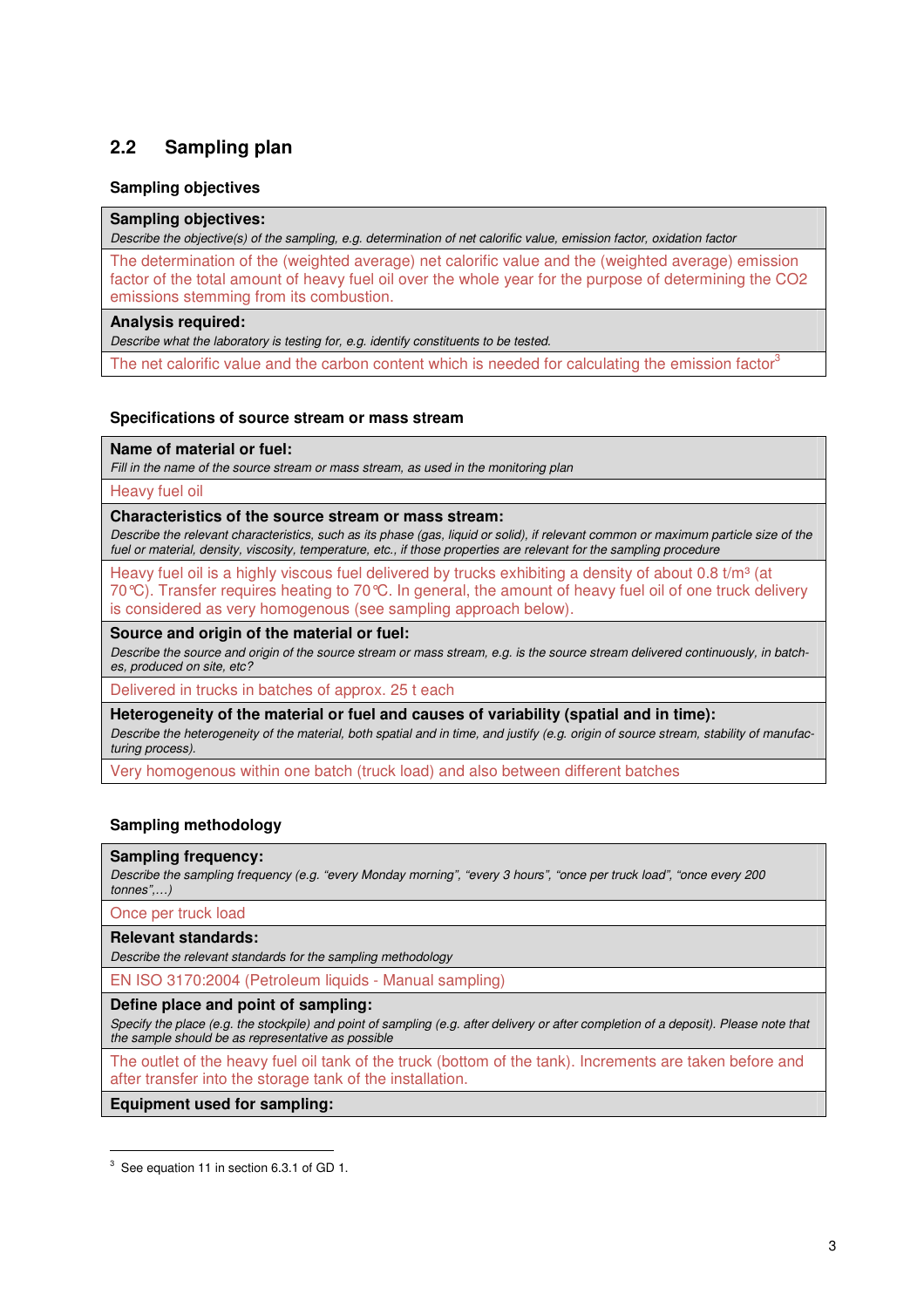| Describe the equipment used for sampling                                                                                                                                                                                                                                                                                                                                                                  |
|-----------------------------------------------------------------------------------------------------------------------------------------------------------------------------------------------------------------------------------------------------------------------------------------------------------------------------------------------------------------------------------------------------------|
| • The outlet of the truck's heavy fuel oil tank (heated to 70 °C)                                                                                                                                                                                                                                                                                                                                         |
| • Connecting pieces for transfer                                                                                                                                                                                                                                                                                                                                                                          |
| • Three sealable metal containers (approx. 5 litre capacity)                                                                                                                                                                                                                                                                                                                                              |
| • Heating jackets for containers and connecting pieces                                                                                                                                                                                                                                                                                                                                                    |
| Sampling approach:                                                                                                                                                                                                                                                                                                                                                                                        |
| Describe how the sample is taken, e.g. by probabilistic or judgmental approach                                                                                                                                                                                                                                                                                                                            |
| From each truck load two increments are taken, one at the beginning and one at the end of the deliv-<br>ery process. Therefore two sampling containers are needed, plus one for the cleaning process (see al-<br>ternative approach at the end of this paragraph for a simplified approach).                                                                                                              |
| Before the start of transfer into the storage tank the outlet of the truck tank is connected to the<br>1.<br>first container via the connecting piece and heated to 70 °C.                                                                                                                                                                                                                                |
| The outlet is opened slightly and approx. 3 litres are collected which will be discarded <sup>4</sup> ; then<br>2.<br>the outlet is closed.                                                                                                                                                                                                                                                               |
| The first container is replaced by a clean and dry second container.<br>З.                                                                                                                                                                                                                                                                                                                                |
| The outlet is reopened slightly again and approx. 3 litres are collected.<br>4.                                                                                                                                                                                                                                                                                                                           |
| The container is sealed.<br>5.                                                                                                                                                                                                                                                                                                                                                                            |
| The container is labelled (Internal ID, Name of fuel, date and time, Name of sample collector,<br>6.<br>name of trade partner, truck license plate number)                                                                                                                                                                                                                                                |
| 7. After transfer of the fuel into the installation's storage tank, steps 3 to 7 are repeated for the<br>second increment using the third container.                                                                                                                                                                                                                                                      |
| Define how the sample is taken, e.g. in the case of random sampling describe how inaccessible parts of the population are dealt<br>with; define how a probabilistic approach is implemented, and/or how decisions are made for a judgmental approach<br>Judgemental sampling:                                                                                                                             |
| The heavy fuel oil tank on the truck is sealed and only accessible through the tank outlet.                                                                                                                                                                                                                                                                                                               |
| <b>Sample composition:</b><br>Describe whether each increment (amount of material obtained through one single sample action) is analysed individually, or<br>combined with other increments to form a composite sample                                                                                                                                                                                    |
| Two increments are taken (before and after transfer). Those increments are mixed to form a single<br>sample (one sample for each truck)                                                                                                                                                                                                                                                                   |
| Number of increments to be collected:                                                                                                                                                                                                                                                                                                                                                                     |
| Describe the number of increments that make up a sample                                                                                                                                                                                                                                                                                                                                                   |
| See above                                                                                                                                                                                                                                                                                                                                                                                                 |
| Increment and sample size:<br>Describe the size of one increment (the amount of material that is obtained through one single sampling action). The increment<br>size should accommodate all particle sizes present. Describe the minimum sample size. The minimum sample size must take in-<br>to account the level of heterogeneity of individual particles, to ensure representativeness of the sample. |
| Increment size: approx. 3 litres                                                                                                                                                                                                                                                                                                                                                                          |
| Sample size: Mixing of the two increments using precisely 50 g each.                                                                                                                                                                                                                                                                                                                                      |
| Composite sample size: Mixing of samples using precisely 2 g each from approx. 50 trucks. Therefore,<br>composite samples are representative for approx. 2 months, resulting in a minimum of six samples to<br>be analysed.                                                                                                                                                                               |
| Retained samples (at least 100 g each) are stored for at least 5 years in the "sample archive room", i.e.<br>a well-vented, dark room in the basement of the laboratory building. Temperature is kept between 18<br>and 25°C.                                                                                                                                                                             |
| Sample reduction or sub sampling (if applicable):                                                                                                                                                                                                                                                                                                                                                         |

 4 Discarded samples are collected and transferred to the installation's fuel storage tank.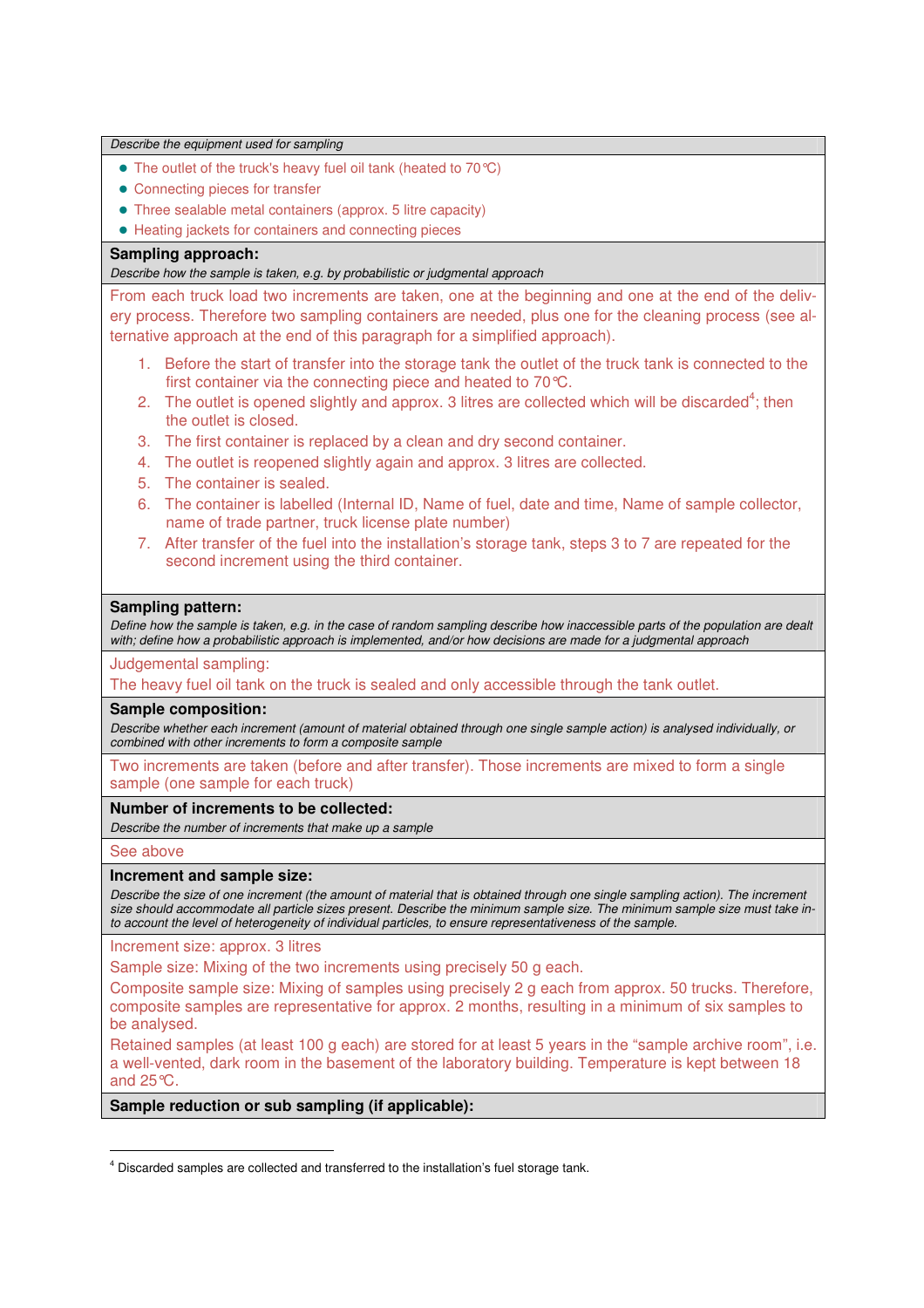If the overall sample is too large for transport to a laboratory, a sub-sample should be prepared in such a way that the integrity of the sample is protected. If relevant, describe this procedure and justify the representativeness of the final sample

Composite sample size: Mixing of samples using precisely 2 g each from approx. 50 trucks. Retained samples are stored for at least 5 years

#### **Justification of representativeness:**

Give a justification that the chosen approach leads to a representative sample. Take into account the source stream or mass stream information and characteristics of the population (i.e. the amount of fuel or material represented by the sample)

The amount of heavy fuel oil contained on one truck is considered to be very homogenous due to the permanent heating of the truck tank to 70°C and the resulting convection. Still, to take into account any gradients within the tank increments are taken before and after the transfer into the storage tank. The two increments are combined 1:1(wt) to form a sample which is considered to be representative for this one truck delivery.

The composite samples (representative for approx. 50 trucks) are mixed again in equal quantities assuming that each truck delivery is about the same amount of heavy fuel oil.<sup>5</sup>

#### **Access, health and safety:**

Identify access problems or restrictions that may affect the sampling programme. Identify health and safety precautions.

In accordance with MSDS (Material Safety Data Sheet)

#### **Procedures for packaging, preservation, storage and transport**

#### **Packaging:**

Briefly describe the size, shape and material of the containers used, taking into account the risk of adsorption/absorption/reaction

Increments/Samples: 5 litres sealable containers

Composite samples/Retained samples: 250 mL sealable bottles

#### **Sample coding methodology:**

Describe how samples are coded. All sample containers should be marked with a unique identifier that is recognized by sampler and laboratory

Internal ID (prefixes for types of samples: IS (increment/sample), CS (composite sample), RS (retained sample)), name of fuel, date and time, Name of responsible person

#### **Preservation:**

Justify how samples are packed and transported in such a way that the conditions at the time of sampling are preserved

No special preservation required (see storage conditions)

#### **Storage:**

Describe how the sample is stored on site and in the laboratory

In tightly closed containers/bottles stored in a well-vented, dark room in the basement of the laboratory building. Temperature is kept between 18 and 25°C.

#### **Transport:**

l

Describe relevant conditions during storage; Describe or refer to a chain of custody form that should be completed and sent with each sample

Labelled bottles are transferred accompanied by material information sheets.

#### **Data storage system:**

Briefly describe the location and functioning of the data storage system and the information it contains, such as sample date, sample code, stockpile reference number, product type, specific location, size, etc.

Excel file "Heavy Fuel Oil S&A.xlsx" stored under "P:\\ETS\S&A\". Type of information: ID, sampled on, sampled by, delivery ID, stored at (location)...

<sup>5</sup> Note that the error associated with that assumption is negligible because variation of amounts will be very low between the trucks and the fuel properties will be fairly consistent.